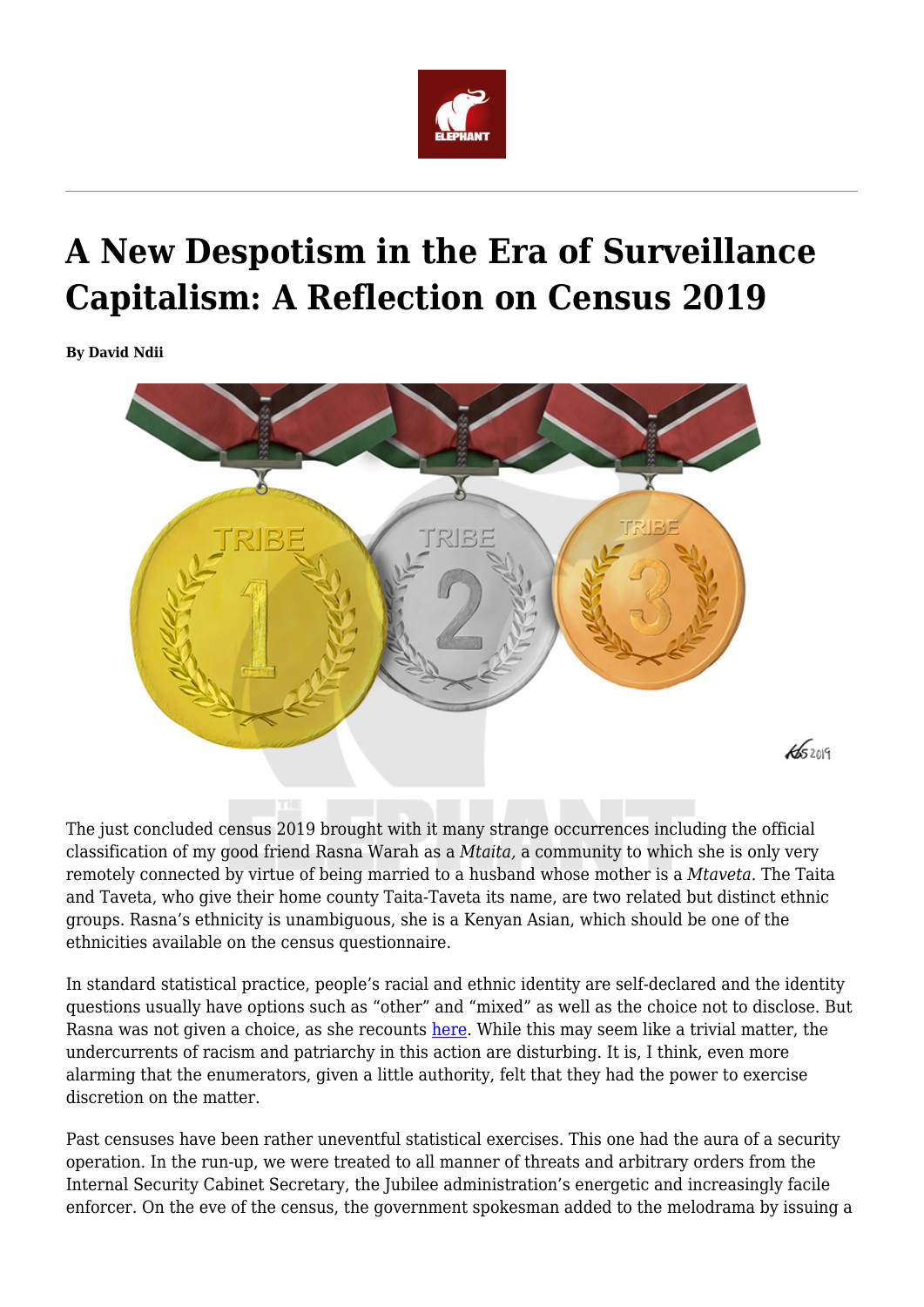statement informing the public that census enumerators would be asking for personal identification details, including national ID and passport numbers and, ominously, *huduma namba* registration status. There are few issues as controversial right now as *huduma namba* and to introduce that question was a sure way of heightening suspicion and undermining the credibility of the census.

More fundamentally, anonymity is a canon of statistical survey work. In fact, the law prohibits dissemination of any information which can be identified with a particular respondent without the respondent's consent. For this reason, censuses and statistical surveys are usually designed and the data maintained in such a way as to ensure that the respondents remain anonymous.

In October last year, the Government gazetted the census regulations that include a schedule of the information that would be collected. Identity information is not listed in the schedule. In January this year, the Keya National Bureau of Statistics (KNBS) issued a [media briefing,](https://www.knbs.or.ke/download/media-briefing-on-2019-kenya-population-and-housing-census/) still on their website, that also listed the information that would be collected. It too does not mention identity information. That it was the Government spokesman—and not the KNBS—who appraised the public, and only on the eve of the census, is telling.

The response to the protestations that met the disclosure was vintage Jubilee—dishonest and inept. The spokesman explained that the personal identity information would be removed to restore the anonymity of the data. If indeed the purpose was to establish registration coverage, the professional statisticians would have asked respondents to state their registration status. Moreover, for planning purposes, professional statisticians would have designed a comprehensive module that would have included other critical information such as birth registration status.

The draconian zeal with which *huduma namba* is being pursued—including the proposed legislation—is all the more perplexing because, since all the functions listed are those that are currently served by the national ID, the sensible thing to do would be to upgrade the national ID. Seeing as we have already had three national ID upgrades since independence, it seems to me unlikely that a fourth upgrade would have generated the heat that the *huduma namba* has.

In *The Spirit of the Laws,* Montesquieu classified political systems into three categories, namely republican, monarchical and despotic. He defined a republican system as characterised by citizenship rights. A republican system is democratic if political equality is universal, and aristocratic if the rights are a privilege that is denied to some members (e.g. slaves). In monarchical systems, the rulers have absolute authority governed by established rules. In a despotic system, the ruler is the law.

Montesquieu postulated for each system a driving principle, ethos if you like, on which its survival depends. The driving principle of a democratic republic is love of virtue— a willingness to put the public good ahead of private interests. He opined that a republican government failed to take root in England after the Civil War (1642-1651) because English society lacked the required principle, namely the love of virtue. The short-lived English republic, known as the Commonwealth of England, lasted a decade, from the beheading of Charles I in 1649 to shortly after the death Oliver Cromwell in 1659. The driving principle of monarchical systems is love of honour and the quest for higher social rank and privilege. For despotism it is fear of the ruler. The rulers are the law, and they rule by fear.

In *The Spirit of the Laws,* Montesquieu classified political systems into three categories, namely republican, monarchical and despotic. He defined a republican system as characterised by citizenship rights.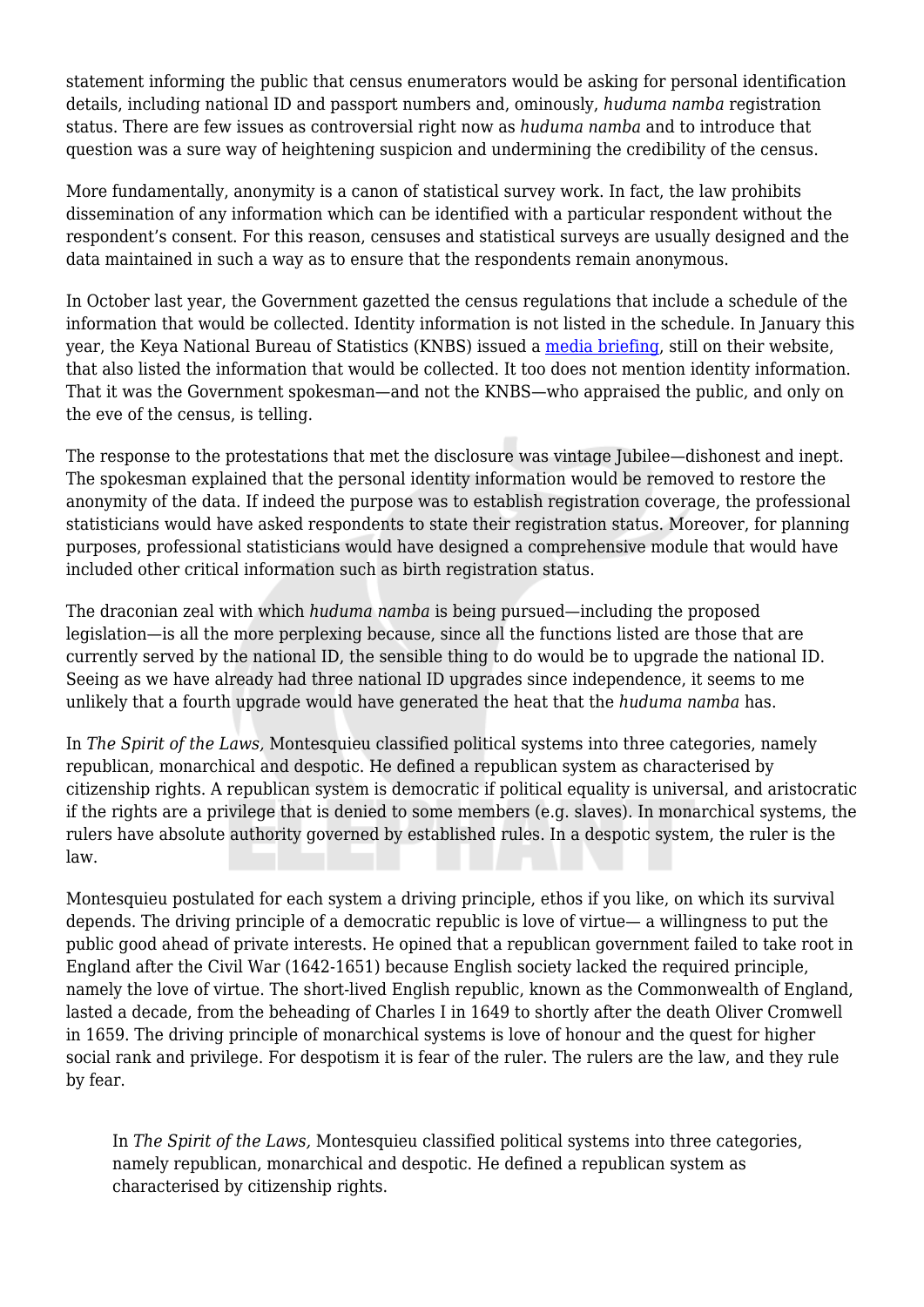Identity documents are a key element of the apparatus of despotism. Our own identity card has its origins in the colonial *kipande* (passbook). As Juliet Atellah narrates in *[Toa Kitambulisho! Evolution](https://www.theelephant.info/data-stories/2019/06/14/toa-kitambulisho-evolution-of-registration-of-persons-in-kenya/) [of Registration of Persons in Kenya,](https://www.theelephant.info/data-stories/2019/06/14/toa-kitambulisho-evolution-of-registration-of-persons-in-kenya/)*

"The *Kipande* was worn around the neck like a dog collar. The Kipande contained the wearer's tribe, their strengths and weaknesses and comments from his employer on his competence, therefore, determining his pay or whether or not he would be employed. The government used the Kipande to curtail freedom of Africans and monitor labour supply. It also empowered the police to stop a native anywhere and demand to be shown the document. For Africans, the Kipande was like a badge of slavery and sparked bitter protests."

In essence, the *kipande* was a surveillance tool for an indentured labour system which enabled the settler economy to suppress wages. But it was not perfect. Keren Weitzberg, a migration scholar and author of *[We Do Not Have Borders: Greater Somalia and the Predicaments of Belonging in Kenya](https://www.kerenweitzberg.com/book),* makes an interesting and insightful contextual link between *huduma namba* and the colonial quest to better the *kipande* revealed in a recommendation that appears in a 1956 government document:

"Consideration should be given to the provision of a comprehensive document for Africans, as is done in the Union of South Africa and the Belgian Congo. This should incorporate Registration particulars, payment of Poll Tax, and such other papers as the African is required to carry or are envisaged for him, e.g. Domestic Service record and permit to reside in urban areas. Eligibility under the Coutts proposals for voting might also be included in the document. The document would then become of value to the holder and there would be less likelihood of its becoming lost or transferred, as is the case with the present Identity document."

Interesting historical context for [#HudumaNamba.](https://twitter.com/hashtag/HudumaNamba?src=hash&ref_src=twsrc%5Etfw) As far back as 1956, colonial authorities had ambitious (and unsuccessful) goals of consolidating Kenyans' various records into a single "comprehensive document." Plus ca change… [pic.twitter.com/yFhui7JtHY](https://t.co/yFhui7JtHY)

— Dr. Keren Weitzberg (@KerenWeitzberg) [August 19, 2019](https://twitter.com/KerenWeitzberg/status/1163402243183382530?ref_src=twsrc%5Etfw)

The purpose of the *huduma namba* is the same as that of the "comprehensive document for Africans"—to instill in people the sense that Big Brother is watching. But despotism is not an end in itself. The *raison d'être* of the colonial enterprise was economic exploitation. This has not changed.

The 2001 Nobel Prize for Economics was shared by George Akerlof, Michael Spence and Joseph Stiglitz for their analysis of markets with asymmetric information. A market with asymmetric information is one where material attributes of a good or service are private information known only to the seller and not observable by the buyer; the seller has an incentive to conceal the attributes. In essence, it is a market where the buyer cannot be sure that they will get what they pay for. Asymmetric information problems are pervasive in labour and credit markets.

Identity documents are a key element of the apparatus of despotism. Our own identity card has its origins in the colonial *kipande* (passbook). As Juliet Atellah narrates in *Toa Kitambulisho! Evolution of Registration of Persons in Kenya*

A potential employer cannot tell in advance whether a worker is a performer or not, or even whether